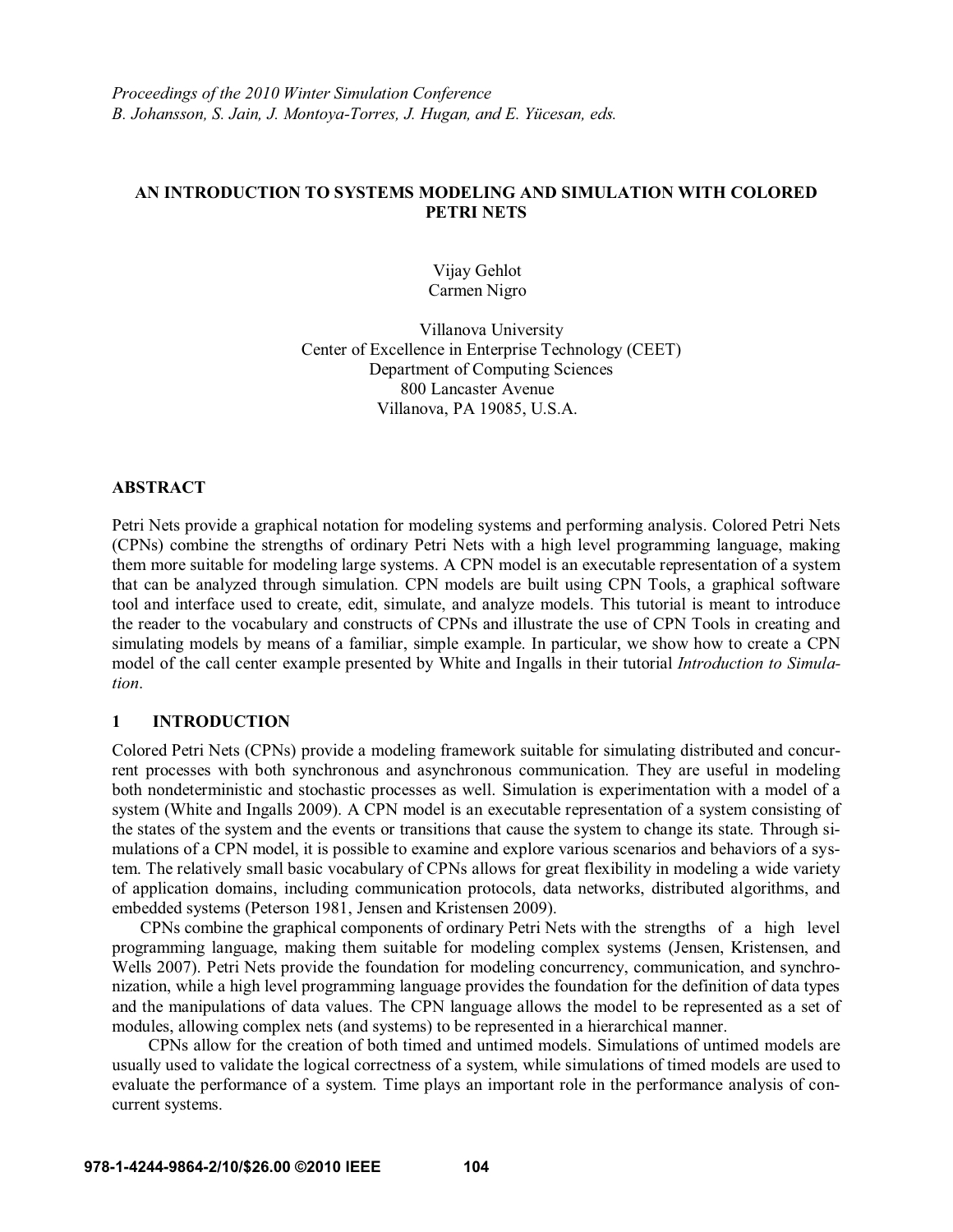CPN models can be constructed using CPN Tools, a graphical software tool used to create, edit, simulate, and analyze models. CPN Tools has a graphical editor that allows the user to create and arrange the various Petri Net components. One of the key features of CPN Tools is that it visually divides the hierarchical components of a CPN, enhancing its readability without affecting the execution of the model. CPN Tools also provides a monitoring facility to conduct performance analysis of a system. In addition, unlike traditional discrete event systems, CPNs allow for state space based exploration and analysis, which is complementary to pure simulation based analysis. State space analysis can be used to detect system properties such as the absence of deadlocks.

 This tutorial is intended to give the reader a basic introduction to CPNs, as well as CPN Tools, and how they can be used in modeling and simulation. We will introduce the key concepts and vocabulary of CPNs by means of simple illustrative examples. We then present the steps and creation of a CPN model of the call center example discussed in White and Ingalls (2009). This tutorial requires no prior knowledge of Petri Nets, however, a basic understanding of modeling and simulation is assumed. Its emphasis is on the practical use of CPNs and the CPN Tools environment in the simulation of various systems. For sake of brevity, this paper does not discuss state-space based analysis. The rest of the paper will be organized as follows. In section 2 we introduce the details of Petri Nets and CPNs for the purposes of modeling and simulation. In section 3 we describe the CPN model of the call center example. Section 4 will be devoted to the simulation and generation of statistics for the call center example. Details of interacting with the CPN development environment (CPN Tools) are given in section 5.

## **2 ELEMENTS OF PETRI NETS AND COLORED PETRI NETS**

CPNs are an extension of ordinary Petri Nets. Petri Nets can be used to model a wide range of various systems. This section introduces the key components of CPNs and the underlying Petri Nets formalism.

#### **2.1 Places, Transitions, and Arcs**

Places, transitions, and arcs are the basic Petri Net components. A Petri Net can be thought of as a bipartite graph consisting of two types of nodes, places and transitions. Places are displayed pictorially as circles (or ovals) and transitions are displayed as rectangles. An example Petri Net consisting of two places P1 and P2 and one transition T2 is shown in Figure 1. Note that arcs connect a place to a transition or a transition to a place, but they do not connect two places or two transitions.



Figure 1: Basic Petri Net configuration

The interpretation of places and transitions depends on the system being modeled. Places could represent resource status or operations. Arcs often represent the flow of data or resources. Transitions could represent the start/finish of processes. In terms of simulations, transitions can be used to model both *activities* and *events.* Activities can be thought of as the processes and logic of the system, while events occur at a single point in time and cause a change in the state of a system (White and Ingalls 2009). In fact, a transition may act as a super-process consisting of many sub-processes. This is where hierarchical nets come into play (which we will explain later). Often transitions can change the state of a net through the manipulation of *tokens* via the *firing rule* which is explained next.

## **2.2 Tokens and the Firing Rule**

Tokens are used to indicate whether certain conditions have been met so that a transition may fire. The *marking* of the net is defined by the distrubution of tokens, which are contained by places. In a pictorial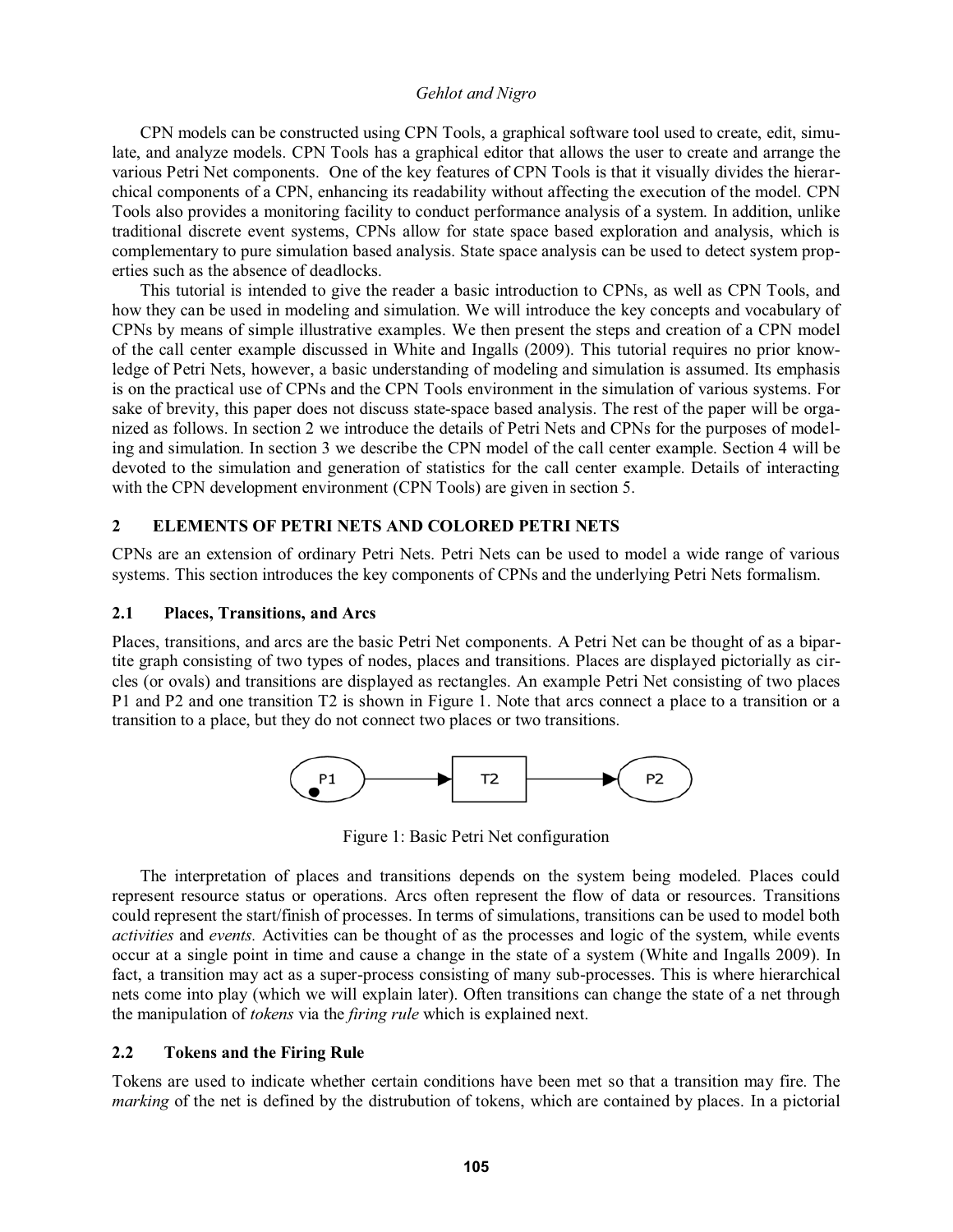representation, tokens are indicated by black dots. For example, the net of Figure 1 has one token in place *P1*. Arcs may be labeled by weights which can specify the number of tokens needed for a transition to fire. If omitted, a value of one is assumed which is the case for the net in Figure 1. Access to tokens is controlled by the structure of the net. When the conditions on the incoming arc of a transition are met by its preplaces, the transition is said to be *enabled*. When a transition is enabled it may be fired. The firing of a transition causes a redistribution of tokens, creating a new marking (or state of the system). The number of tokens removed from a place is determined by the label on its outgoing arc and the number of tokens added to a place is determined by the label on its incoming arc when the associated transition fires. As an example, consider the marked net in Figure 2. The net represents the chemical reaction necessary to make water. The firing of transition *MoleculesReact* removes two tokens from place *Hydrogen* and one token from place *Oxygen* and adds two tokens in the place *Water*, thus capturing the reaction  $2H_2 + O_2 \rightarrow$ 2H<sub>2</sub>O.



Figure 2: Marked net before (left) and after (right) firing of transition

Petri Nets provide a framework for modeling distributed and concurrent systems systems with synchronous and asynchronous communications and resource sharing.. Petri Nets also allow for mutual exclusion which can be used in representing resource constrains. This flexibility of Petri Nets renders them useful for modeling a variety of systems and situations. Figure 3 below shows some net configurations that can be useful in modeling a variety of systems.



Figure 3: Some useful net configurations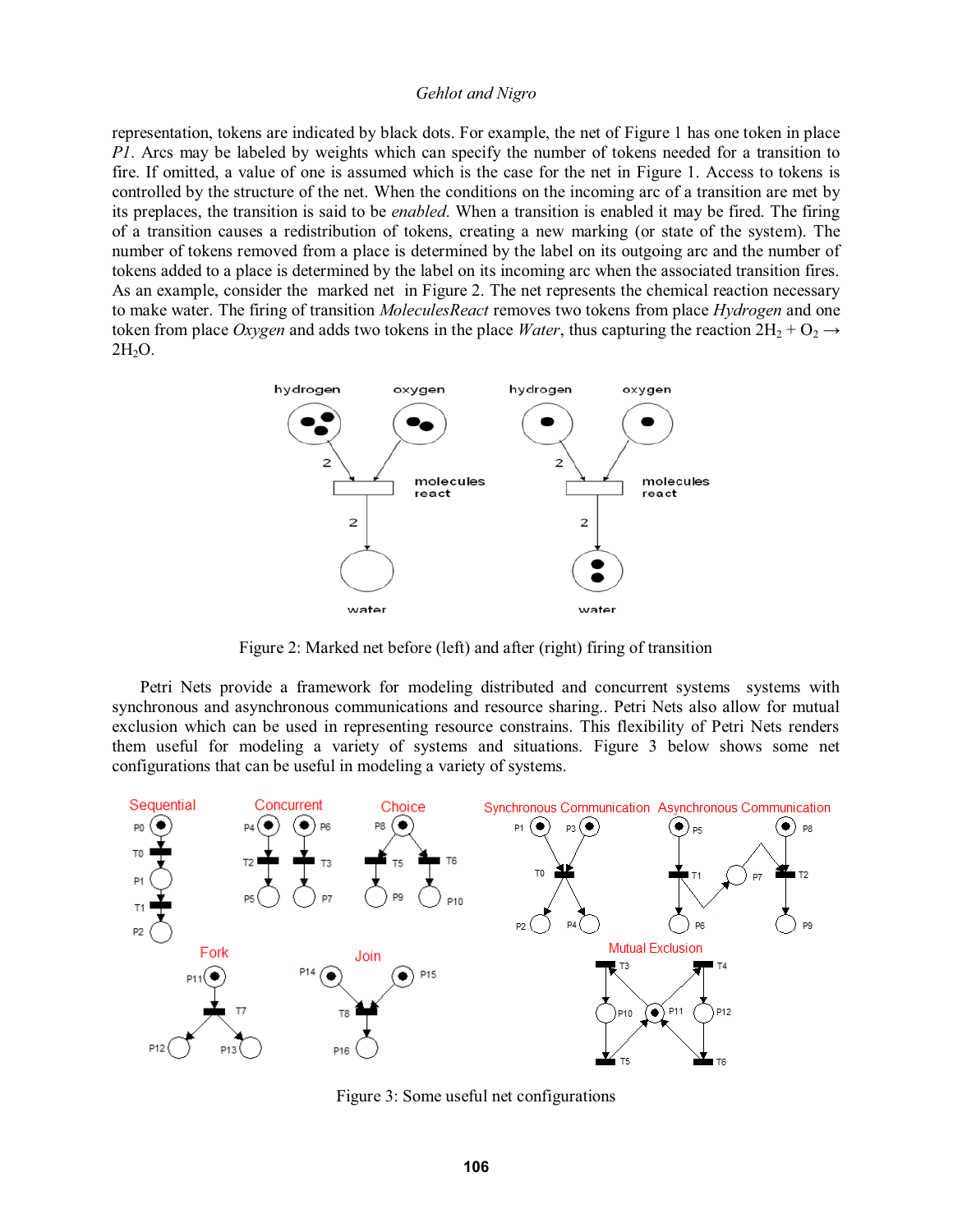#### **2.3 Colored Petri Net Extension**

Colored Petri Nets (CPNs) extend the vocabulary of ordinary Petri Nets and add features that make them suitable for modeling large systems. CPNs combine the strengths of ordinary Petri Nets with the strengths of a high-level programming language called CPN ML which is based on the functional language SML (Ullman 1998). Petri Nets provide the primitives for process interaction, while the programming language provides the primitives for the definition of data types and the manipulations of data values. Thus in a CPN model, tokens can be coded as data values of a rich set of types (called color sets) and arc incriptions can be computed expressions and not just constants. Figure 4 displays the CPN equivalent of the water example from Figure 2.



Figure 4: CPN model of the water example

 In this example, the initial state *ReadyToReact* contains three H tokens and and two O tokens, which are labeled on the top right of the place. The  $++$  operator is used to represent a multi-set union operation. The weight on the arc signifies that two tokens of hydrogen and one token of oxygen are needed for the *MoleculesReact* transition to be enabled and fire. Once the transition is fired, the tokens are taken from the preplace and two W, or water, tokens are put into the *ResultingCompound* place.

 In an ordinary Petri Net, tokens are indistinguishable, while in CPN all tokens are assigned a value. The values of tokens have a type and can be manipulated through the use of a high level programming language. For each state of a net, the type of contents must be specified. In Figure 2, each place has the type of token (MOL) labelled on the bottom right. MOL is a datatype which can be defined using the high level language CPN ML. In CPN ML all datatypes are referred to as color sets. We can define a color set as follows:

$$
colset MOL = with H | O | W;
$$

The above declaration indicates that the MOL color set (an enumeration type) can be made up of values *H*, *O*, and *W*. Note that since tokens are allowed to have separate identities; we no longer need to keep the place for Oxygen separate from place for Hydrogen. Even in this simple example, we see that CPN models tend to be much more compact when compared to their Petri Net counterpart.

In simulations tokens can be used to specify both *entities* and *attributes.* Entities effect the changes in the state of the system, while attributes are characteristics of a given entity (White and Ingalls 2009). Entities can be declared as a product of several attributes. An example of defining a compound type color set is shown below:

```
colset EMPLOYEE = ID*RATEOFPAY;
```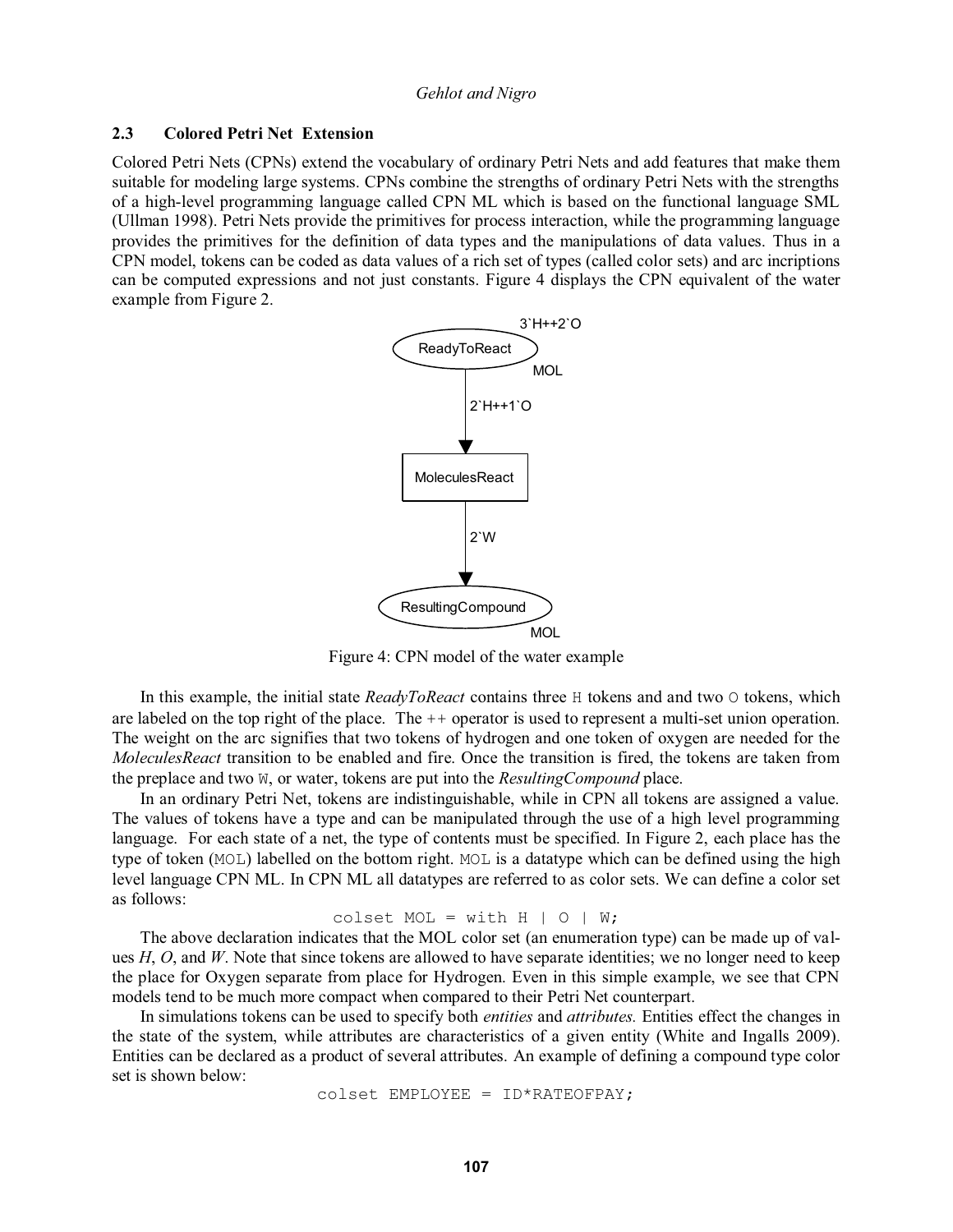The above declaration describes an employee data type, consisting of an identification and pay-rate. ID and RATEOFPAY are also color sets. ID, in this case, is made up of a string and RATEOFPAY is made up of an integer. Their declarations are as follows:

colset ID = STRING; colset RATEOFPAY = INT;

CPNs provide a rich set of constructs to create many different compound types including enumerated, subrange, product, record, union, and list types. Tokens can also be used to represent resources. In a simulation, resources can be any good that is available in a limited quantity. Resources may be shared amongst or consumed by entities. The flow and consumption or creation of resources is represented by the structure of the net.

# **2.4 Inputs, Outputs, and State**

The input to a CPN simulation is the initial marking of the net. CPNs provide a localized view of a system. Inputs change the individual states of the system. Transitions change individual states as well as the overall state of the system. The combination of the states, or the final marking of the net, can be considered the output of the simulation.

# **2.5 Variables**

CPN allows for variables in various net inscription expressions. All variables must be declared with their type (color set). For example,

var count: INT;

declares a variable named count of type INT. Variables can be of simple or compound types. Variables are bound to values from their declared color set by the simulator as it attempts to determine if a transition is enabled. The scope of a variable is local to the transition and there can be multiple bindings simultaneously active on different transitions. These bindings can exist simultaneously because they have different scopes. The extent of a CPN variable binding is the firing of a particular transition. In addition, CPN allows for global variables (called ref variables) as well as constants. The former are declared using the globref keyword whereas the latter are declared using the val keyword.

# **2.6 Random Number Generator**

CPN Tools utilizes ML's random number generator to add variability to a model. This can be particularly useful in simulations to represent delays of an unknown period of time. CPN Tools provides several different random distribution functions including discrete, exponential, and uniform. A complete list can be found at:

http://wiki.daimi.au.dk/cpntools-help/random\_distribution\_funct.wiki. For example, the role of a die may be represented by a call to the discrete function:

discrete(1,6);

The above function call can be used to generate a random integer between one and six.

# **2.7 Clock and Calendar**

In CPN simulator the *clock* is represented as an integer counter. The internal type of this counter allows arbitrarily large integer values and is not restricted to, say, a 32-bit representation. Depending on the system being modeled, the clock value may be interpreted as milliseconds, or seconds, or minutes, etc. The *calendar* is represented by the distribution of tokens with their time stamps and associated transitions in a timed model. The time stamp represents the earliest possible time that a specific token may be consumed by a transition. This may depend on the execution of other events as well. Since, it is possible for models to be untimed, one may think of calendar as a list of events that can occur in some order that is not necessarily determined by time.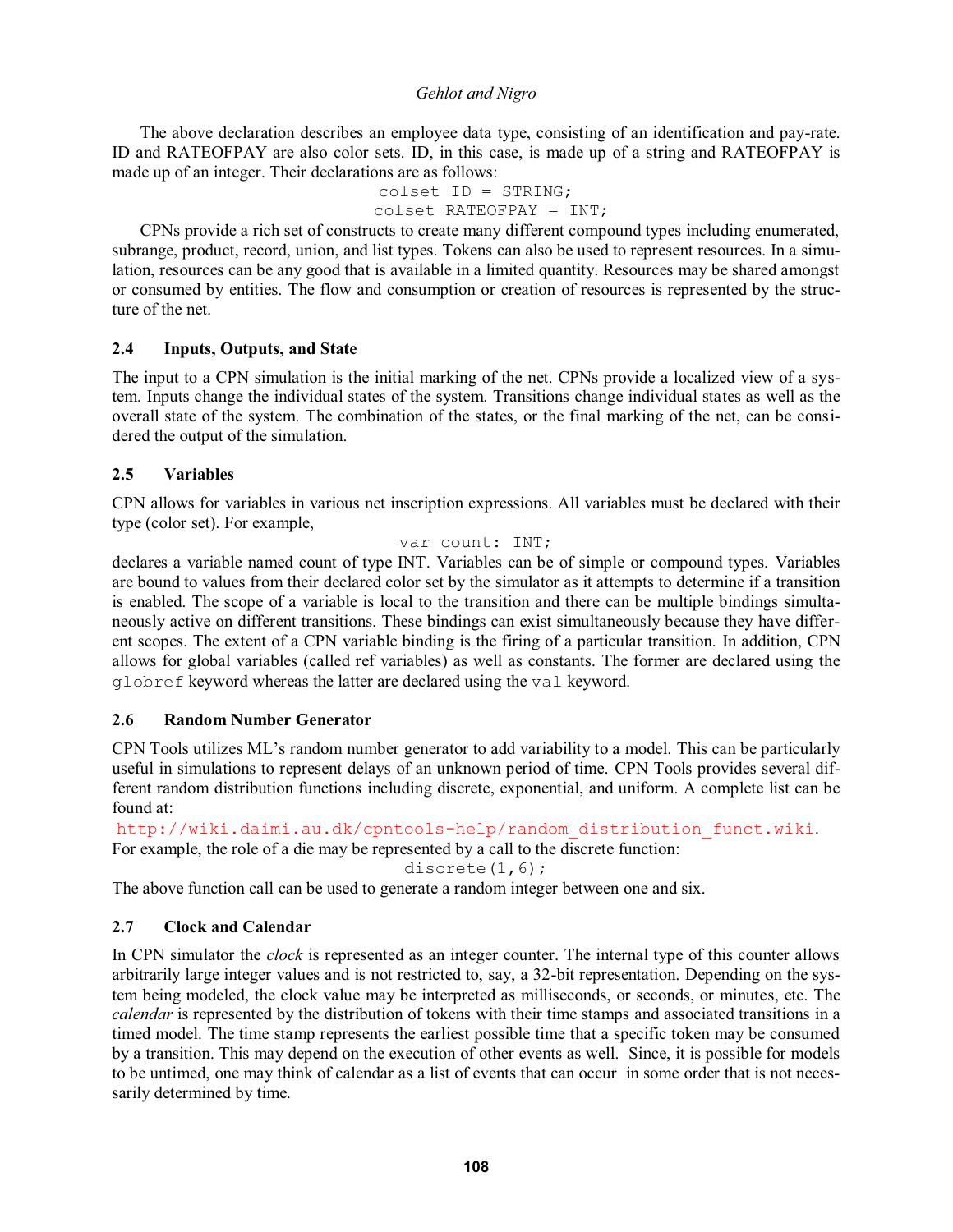# **2.8 Statistics Collectors**

CPNs provide a very extensive set of facilities to monitor a net during execution and extract relevant data (Lindstrøm and Wells 2002). In its simplest form, one can record every transition that fires and associated bindings of variables together with step and time. In most cases, however, we need to associate monitors selectively to a net or a subnet or a part thereof. CPNs include four categories of monitors:

- -**Breakpoint monitors:** useful for stopping simulation based on certain conditions or criteria.
- $\bullet$  **Data collector monitors:** useful for extracting numerical data during simulations. The numerical data is used in automatically calculating statistics, and the data is also saved in data collector log files for other processing. There are several predefined data collection monitors available.
- **Write-in-file monitors:** allows extraction and recording of generic (not necessarily numeric) data.
- $\bullet$ **User-defined monitors:** allows creation of custom data collection monitors.

The numerical data that is extracted is used to calculate statistics. The statistics that are calculated for a particular data collector will be either *untimed statistics* or *timed statistics* (that is, time-dependent weighed statistics). The statistics that are computed and can be accessed from each data collector monitor are: count (number of data observations), minimum, maximum, sum, average, confidence intervals for average, variance, standard deviation, sum of squares, sum of squares of deviation, first value observed, and last value observed. There is also a facility to run any number of simulation replications, collect data, and calculate, among other values, 90%, 95%, and 99% confidence intervals for averages.

## **2.9 Advantages**

CPNs provide a unified approach for analysis of both functional/logical properties as well as performance properties through their support for both timed and untimed activities within a single formalism. Thus one does not have to create two separate models to carry out such analyses. Furthermore, unlike many discrete event simulation systems, CPNs provide a set of state space methods for verification of system properties. The state space approach complements analysis that can be performed based on pure simulation. For example, the state space approach can be used to identify system deadlock states.

From a practical applications point of view, CPNs support a mechanism of modules for construction of large system models in a hierarchical manner. The hierarchy and module concept of CPNs permit different levels of abstraction that are inherent in most complex systems. The graphical representation makes it easy to see the basic structure of a complex CPN model and understand the interaction of individual sub-components. CPNs can be used in modeling a wide variety of application domains including communication protocols, data networks, distributed algorithms, embedded systems, business process and workflow, manufacturing systems, and agent systems (Jensen et al. 2007).

We illustrate timed CPNs and the hierarchical construction in the next section with an example. A list of large-scale practical models created using the CPNs is available at http://www.daimi.au.dk/CPnets/intro/example\_indu.html.

# **3 CPN MODEL OF THE CALL CENTER EXAMPLE**

To illustrate the details of model creation using CPNs, we consider the call center example from White and Ingalls (2009). The description of this system as given in the aforementioned paper is as follows:

"...Arriving calls first connect to a telephone switch. If the number of calls currently on hold is great*er than ten, the caller receives a busy signal and immediately hangs up. Other-wise, the call is delivered to* an automated interactive voice response (IVR) unit. The caller is asked to, "Dial one for car-stereo *net* products; dial two for all other products" and the call is routed accordingly. The call then waits in the *appropriate queue (listening to classic rock) until the first sales representative servicing the identified*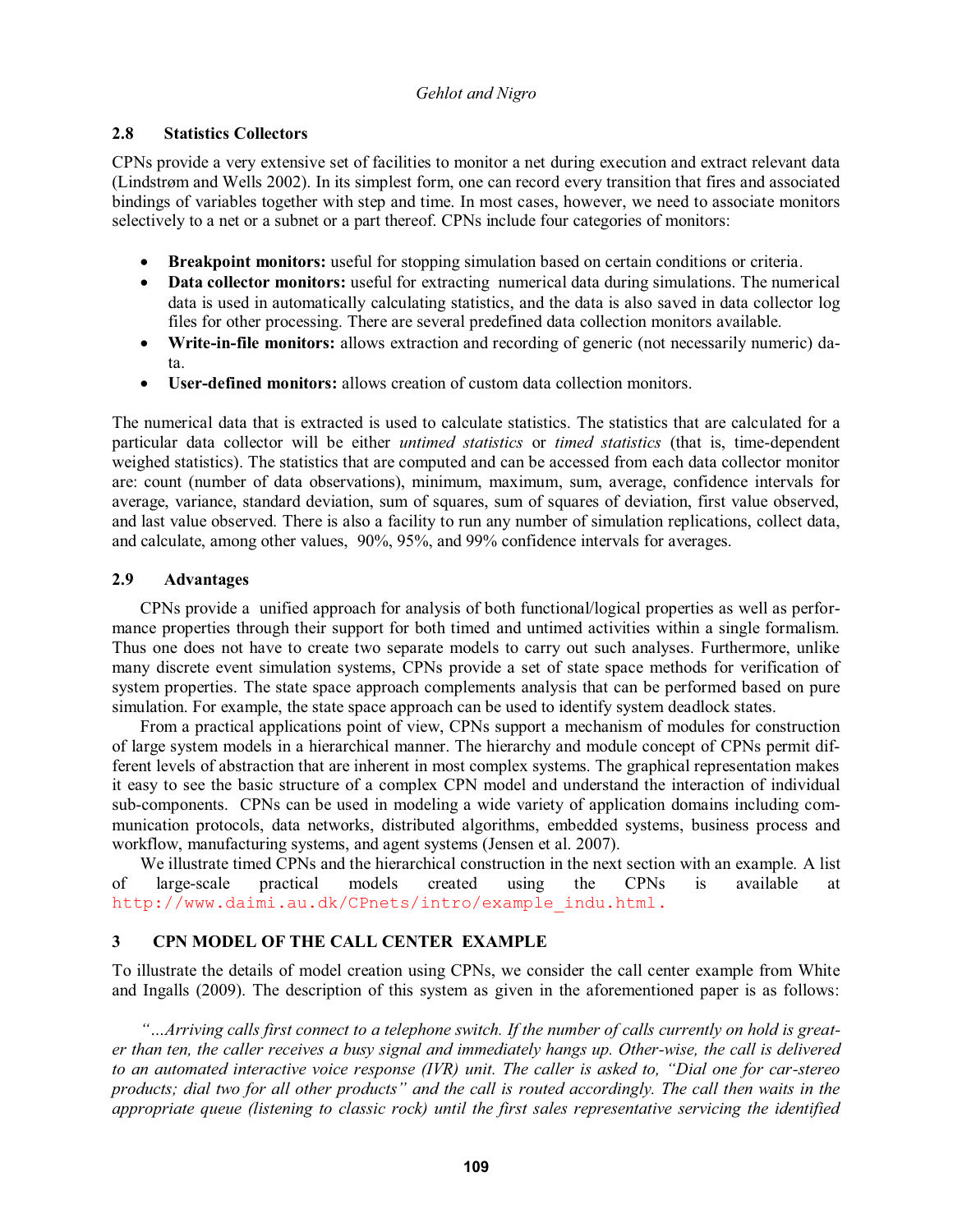*broduct type becomes available. Finally the call is processed and the caller hangs up...."* 

Figure 5 below from the same paper shows the logic flow of the call center example.



Figure 5: Call center example from White and Ingalls (2009)

Our approach is to use hierarchical CPNs to model this example. Creation of hierarchical nets is based on the idea that a transition can be replaced or substituted by a (sub) net that details the activities underlying the associated transition. Such transitions are called *substitution transitions* in the CPN parlance. Pictorially, a substitution transition is drawn with double rectangles. At an abstract level, we can view a call center as comprising of two sets of activities, namely, next call and process call. This view is captured and depicted by the top level net of our model shown in Figure **6**.



Figure 6: Top net of the CPN hierarchical model of the call center

The color set *ReqType* labeling the two places denotes the types of incoming requests. For the call center example there are only two requests: car stereo and other. Since no other attributes need to be represented with each request, the color set ReqType has been defined as an enumerated type. Furthermore since the requests need to carry a timestamp, it is declared as a *timed color set* as follows:

colset ReqType = with RCar| ROther timed;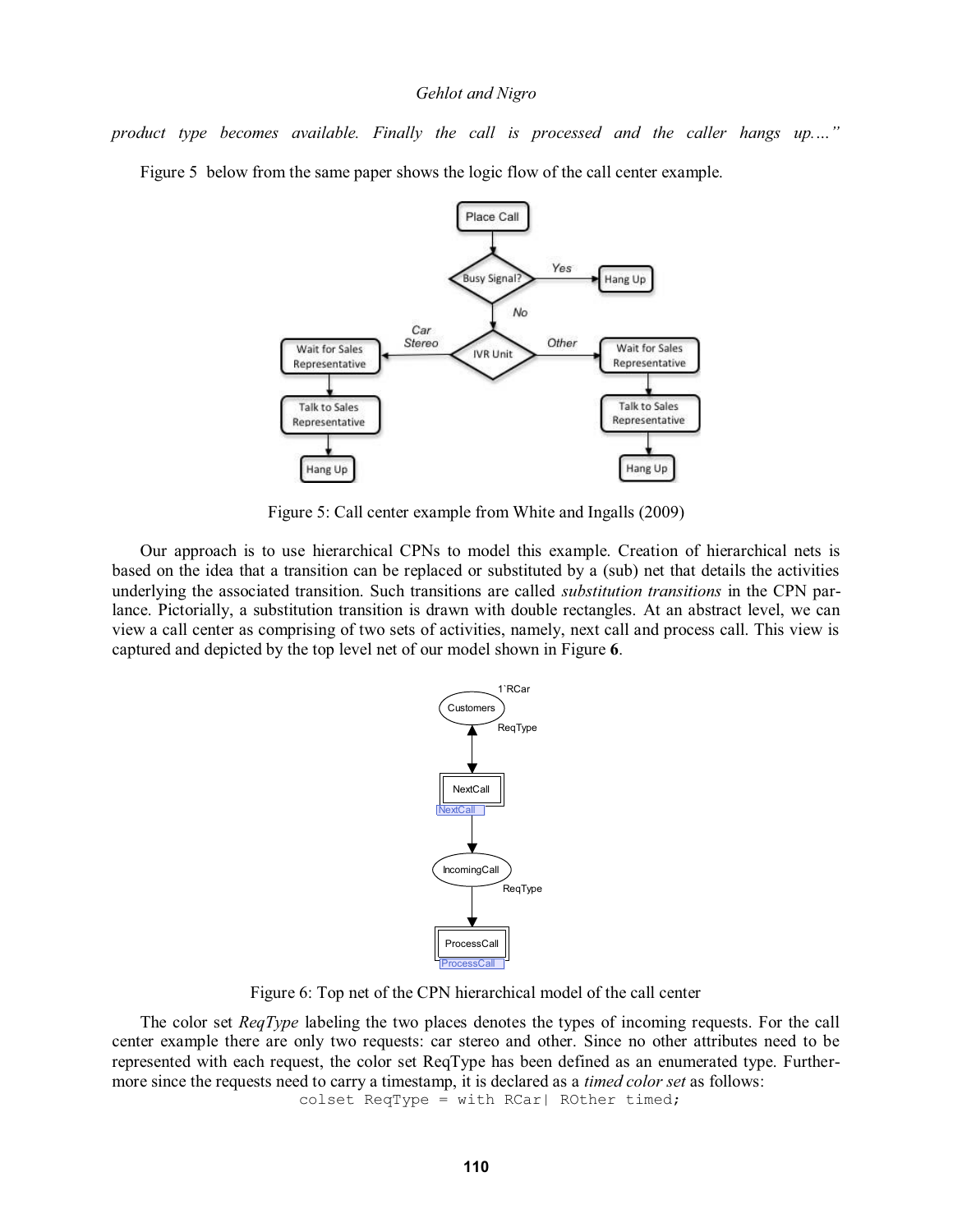The initial marking inscription *1`RCar* indicates that the system will start with an initial car stereo call. In CPN it is possible to read initialization values from a file or network. Details of activities associated with the substitution transition *NextCall* are shown in Figure 7.



Figure 7: Details of next call generation

The example in White and Ingalls (2009) gives formulas for computing various random values. These are defined in our CPN models as the following functions:

```
fun rollTwoDice() = discrete(1,6) + discrete(1,6);
fun nextArrival() = round (real(rollTwoDice()) * 0.333);
fun ivrDelay() = round (real(rollTwoDice()) * 0.3;
fun procDelayCar() = rollTwoDice() * 2;
fun procDelayOther() = rollTwoDice();
fun nextReqType() = if discrete(1,10) \leq 4 then RCar else ROther;
```
Thus, when transition *NextCall* fires, it removes a token representing next call and adds a token returned by function  $nextRefType()$  with a time stamp given by adding the nextArrival() delay to the current simulation clock (denoted by @+ operator).

 Figure 8 shows the subnet (or module) associated with the substitution transition *ProcessCall*. The net configuration clearly shows that there are three choices associated with an incoming call: *HangUp*, *Process CarRequest* or *ProcessOtherRequest*. To simplify the picture a bit, we have omitted the IVR Unit stage and factored in the delay associated with IVR Unit into the processing time for a request.



Figure 8: Subnet (module) for processing calls.

Next we detail the activities associated with module *HangUp* and *ProcessCarRequest*. We skip the details of *ProcessOtherReques*t since, in this example, it is similar to *ProcessCarReques*t except for the values of random delays and number of service representatives. The subnet detailing the hang up process is shown in Figure 9.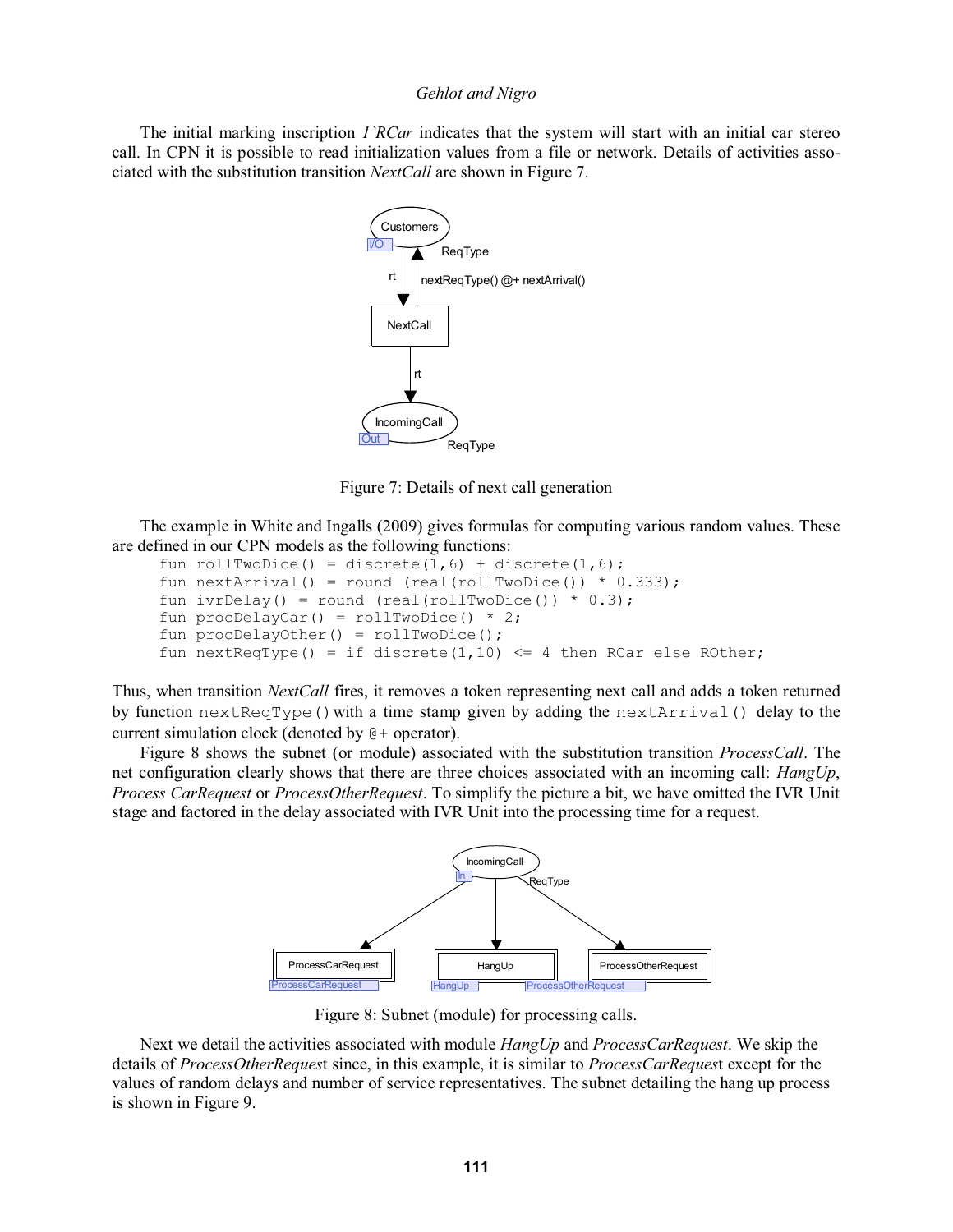

Figure 9: Subnet for hangup process

As specified in the paper, if there are already 10 calls waiting to be serviced, a busy signal is issued and the caller hangs up. This condition is checked by the guard  $[length(q) + length(q1)>=10]$  associated with the transition *HangUp*. CPN firing rules guarantee that this transition will not fire if the condition is not met. Figure **10** shows the subnet associated with the *ProcessCarRequest* transition.



Figure 10: Subnet detailing steps of processing car stereo request

A call is accepted if it is a request for car stereo (denoted by arc inscription RCar) on the outgoing arc of *IncomingCall* place and the maximum on hold limit is not reached, that is, length (q) +length (q1) <10. If this condition is met, the transition fires and the new request with its start time is added to the *CarStereoQueue*. This is achieved by the arc inscription  $q^{\wedge}$  [(RCar, currentTime()] of the incoming arc to *CarStereoQueue* place. If there is a sales representative available (denoted by arc inscription *SCar* on the arc from place *SalesRepAvail* to transition *NextIn-*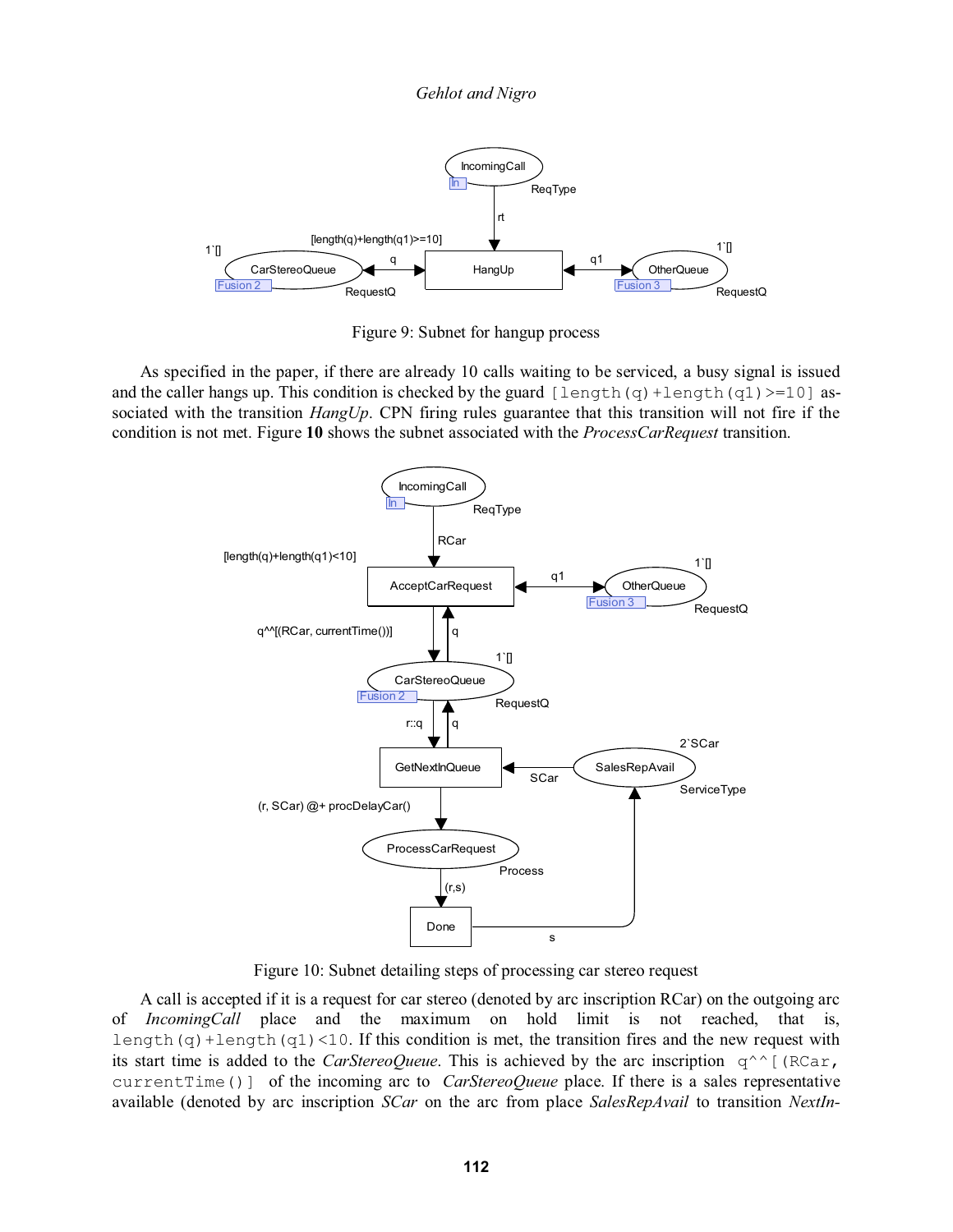*Queue*) the call from the front of the queue, if any, is removed and added as a token representing a pair consisting of the request and the representative handling the request. The firing rules of CPN ascertain that a call cannot be serviced if, for example, the place *SalesRepAvail* is empty, that is, both representatives are busy handling other call*s.* This token also receives a timestamp that represents a processing delay as given by the function  $\text{procDelayCar}($ ). When the simulation clock advances to a value that makes this token available, the transition *Don*e gets enabled and fires, and the representative (as a resource) is returned to the available pool.

# **4 CALL CENTER MODEL SIMULATION AND OUTPUT STATISTICS**

CPN supports automatic as well as interactive simulation. The interactive mode also allows the user to pick a transition as well as variable bindings. This mode is useful for debugging the model. In the automatic mode, the simulation can be run in either play mode or fast forward mode. In the former, after each step of execution, various markings are displayed whereas in the latter mode no intermediate markings are shown until the end of simulation. End of a simulation run is determined by simulation stop criteria which could be a number of steps, or the clock reaching a certain value or other conditions as specified by a breakpoint monitor. Figure 11 shows an intermediate marking for the subnet associated with processing a car stereo request.



Figure 11: An intermediate marking during interactive simulation

In this marking, we see that the next incoming call is for a car stereo with time stamp 39. The simulation clock (not shown) is at 39. Thus this token is available and the associated call will be accepted and queued since there are only three calls waiting in the car queue and (coincidentally) only three calls waiting in the other queue and therefore the busy signal will not be generated. This fact is indicated by the green highlight on the transition *AcceptCarRequest* which means this transition is ready to fire next*.*

We associated several monitors to collect data and compute statistics from this model. For example, there is a *Count Transition Occurrences* monitor associated with transition *AcceptCarRequest* that keeps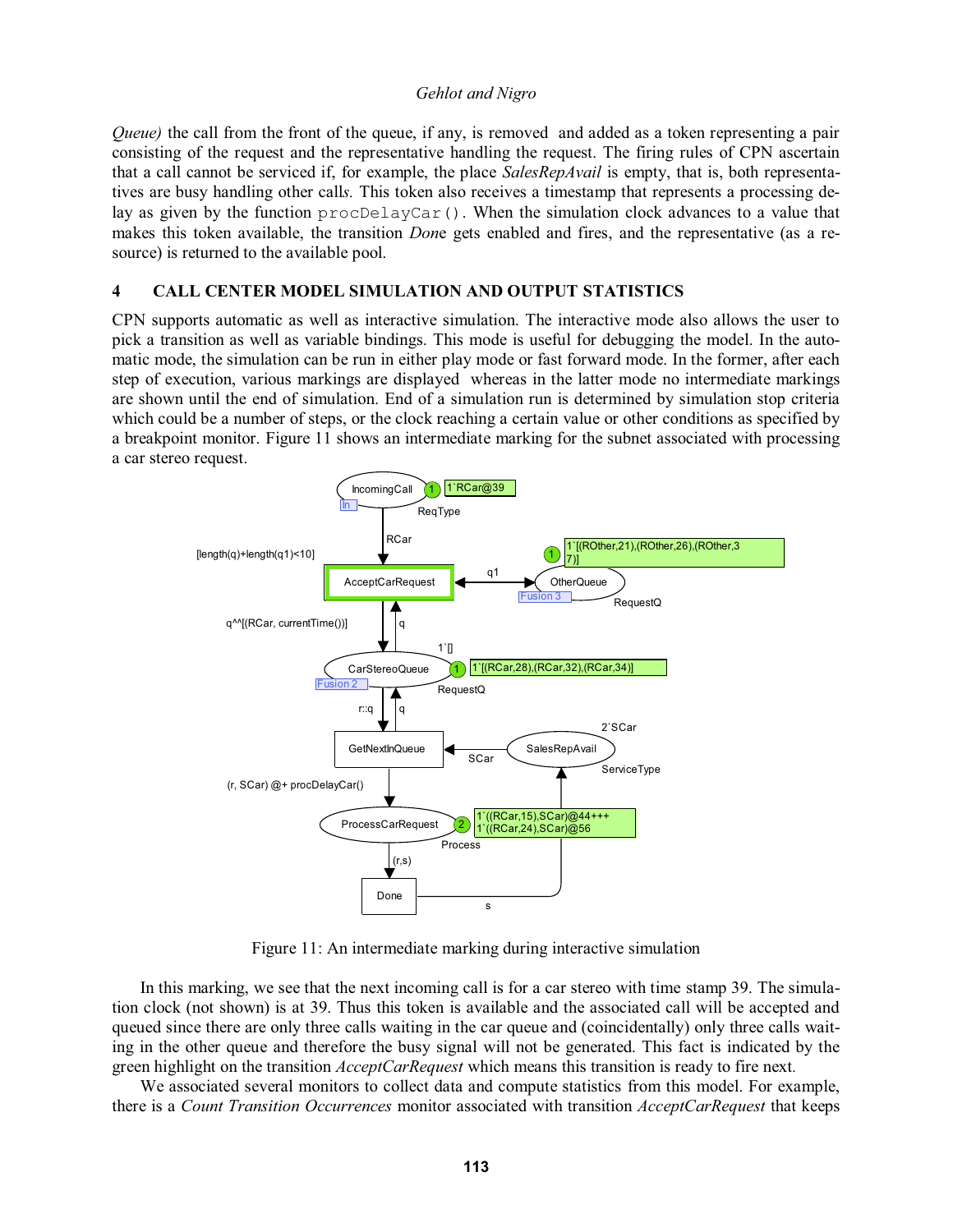track of how many times this transition fires. This number tells us the number of car stereo requests that were received during simulation. Similarly there is a *Count Transition Occurrences* monitor associated with transition *Done* that keeps track of how many car stereo requests were served during simulation. A List Length monitor is associated with place *CarStereoQueue* that is used in computing average queue length. When transition *GetNextInQueue* fires, a user defined data collector monitor computes the wait time by subtracting the start time from the current simulation clock value. Table 1 and Table 2 summarize the various statistics that were automatically computed for a sample simulation run consisting of 1000 steps with a simulation clock end reading of 845.

| Table 1. This appendent statistics from a sample run |     |                                |  |  |  |  |  |
|------------------------------------------------------|-----|--------------------------------|--|--|--|--|--|
| <b>Timed statistics</b>                              |     |                                |  |  |  |  |  |
| <b>Name</b>                                          |     | $ Count  $ Avrg $  Min  Max  $ |  |  |  |  |  |
| $ Car\_Stereo\_Queue\_Size $ 409                     |     | 0.639053  0                    |  |  |  |  |  |
| Other Queue Size                                     | 446 | 8.789349 0                     |  |  |  |  |  |

Table 1: Time dependent statistics from a sample run

| <b>Untimed statistics</b>        |            |      |           |                |                  |  |  |
|----------------------------------|------------|------|-----------|----------------|------------------|--|--|
| <b>Name</b>                      | Count  Sum |      | Avrg      |                | $Min$   Max      |  |  |
| Car Queue Wait Time              | 56         | 540  | 9.642857  | $\mathbf{0}$   | $\vert 51 \vert$ |  |  |
| Completed Car Calls Count        | 56         | 56   | 1.000000  | $\mathbf{1}$   |                  |  |  |
| Completed Other Calls Count      | 92         | 92   | 1.000000  | $\mathbf{1}$   | $\mathbf{1}$     |  |  |
| Excessive Wait Car Queue Count   | 56         | 22   | 0.392857  | $\mathbf{0}$   | -1               |  |  |
| Excessive Wait Other Queue Count | 93         | 92   | 0.989247  | $\theta$       | 1                |  |  |
| HangUps Count                    | 192        | 192  | 1.000000  | 1              | $\mathbf{1}$     |  |  |
| Incoming Call_Count              | 352        | 352  | 1.000000  | $\mathbf{1}$   | 1                |  |  |
| Other Queue Wait Time            | 93         | 6940 | 74.623656 | $\overline{0}$ | 100              |  |  |

Table 2: Untimed statistics from a sample run

Note that these are auto-generated and not all statistics are meaningful in all situations. For example, for Completed Car Calls Count, only the sum is meaningful. As suggested in White and Ingalls (2009), 30 simulation replications were run using the CPN built-in function CPN'Replications.nreplications that can be used to automatically run a given number of simulations. Confidence intervals for the average of a set of data values, assumed *independent and identically distributed (IID),* are automatically computed at the end of replication run. Table 3 summarizes a portion of this autogenerated report.

# **5 THE CPN TOOLS INTERFACE**

CPN Tools has an intuitive graphical user interface that is useful for creating and simulating CPN models. Figure 12 contains a snapshot of the CPN Tools interface for the call center example net.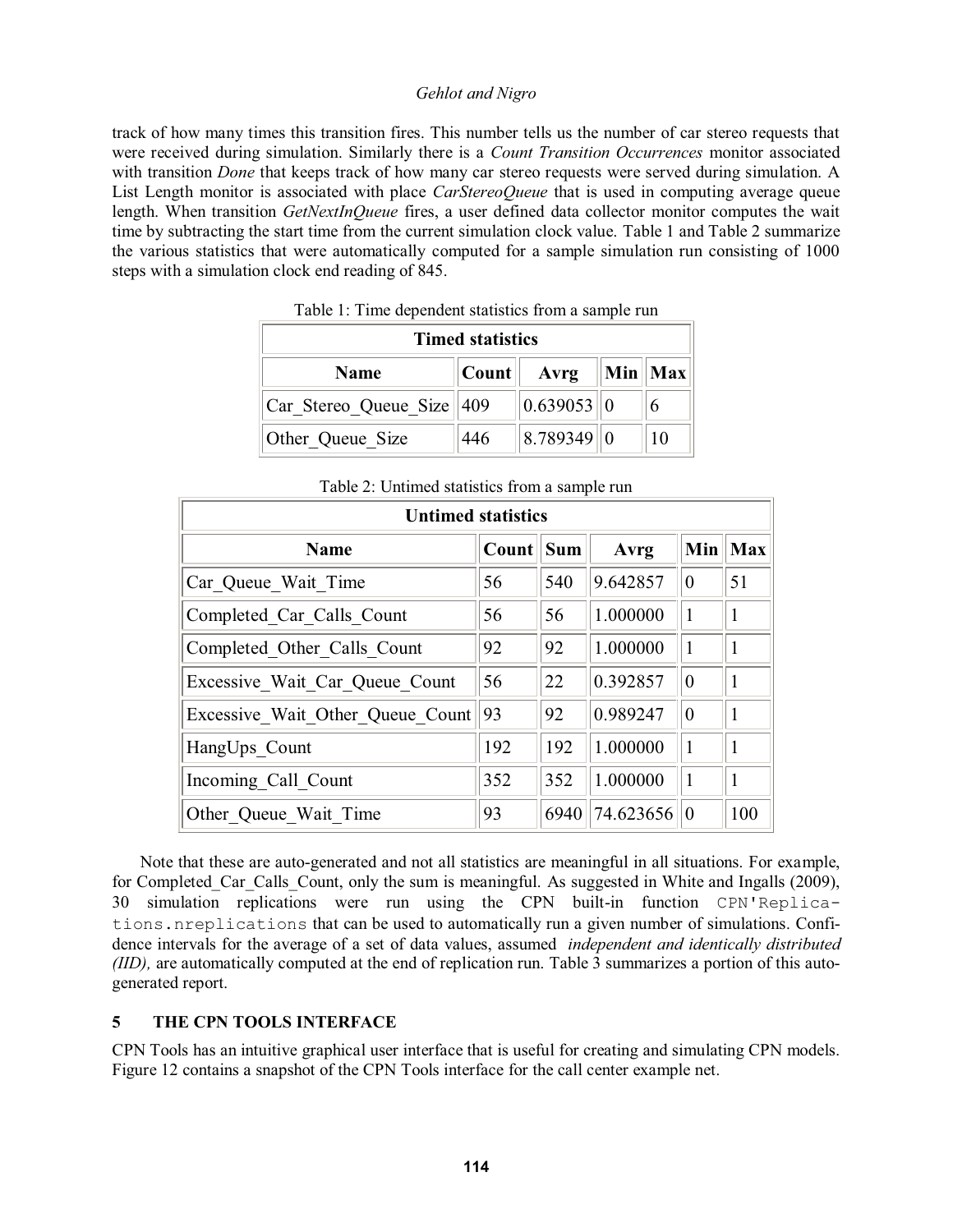| <b>Statistics</b>                |                     |                    |                                    |                    |            |                  |                  |  |  |
|----------------------------------|---------------------|--------------------|------------------------------------|--------------------|------------|------------------|------------------|--|--|
| Name                             | Avrg                | 90% Half<br>Length | 95% Half<br>Length                 | 99% Half<br>Length | <b>StD</b> | Min              | Max              |  |  |
|                                  | Car Queue Wait Time |                    |                                    |                    |            |                  |                  |  |  |
| count                            | 65.333333           | 3.155314           | 3.797892                           | 5.118332           | 10.172083  | 43               | 83               |  |  |
| max                              | 33.400000           | 4.687077           | 5.641597                           | 7.603052           | 15.110170  | 13               | 62               |  |  |
| min                              | 0.000000            | 0.000000           | 0.000000                           | 0.000000           | 0.000000   | $\boldsymbol{0}$ | $\boldsymbol{0}$ |  |  |
| sum                              | 569.633333          | 118.877302         | 143.086570                         | 192.834517         | 383.235903 | 134              | 1830             |  |  |
| avrg                             | 8.349415            | 1.469671           | 1.768968                           | 2.383998           | 4.737915   | 2.442623         | 22.317073        |  |  |
|                                  |                     |                    | Car Stereo Queue Size              |                    |            |                  |                  |  |  |
| count                            | 414.166667          | 0.710548           | 0.855251                           | 1.152602           | 2.290661   | 409              | 418              |  |  |
| max                              | 4.533333            | 0.585914           | 0.705235                           | 0.950429           | 1.888866   | $\overline{c}$   | 9                |  |  |
| min                              | 0.000000            | 0.000000           | 0.000000                           | 0.000000           | 0.000000   | $\boldsymbol{0}$ | $\boldsymbol{0}$ |  |  |
| avrg                             | 0.715616            | 0.152250           | 0.183255                           | 0.246969           | 0.490822   | 0.162424         | 2.322335         |  |  |
| <b>Completed Car Calls Count</b> |                     |                    |                                    |                    |            |                  |                  |  |  |
| count                            | 64.266667           | 3.069607           | 3.694730                           | 4.979303           | 9.895779   | 43               | 82               |  |  |
| max                              | 1.000000            | 0.000000           | 0.000000                           | 0.000000           | 0.000000   | $\mathbf{1}$     | $\mathbf{1}$     |  |  |
| min                              | 1.000000            | 0.000000           | 0.000000                           | 0.000000           | 0.000000   | $\mathbf{1}$     | $\mathbf{1}$     |  |  |
| sum                              | 64.266667           | 3.069607           | 3.694730                           | 4.979303           | 9.895779   | 43               | 82               |  |  |
| avrg                             | 1.000000            | 0.000000           | 0.000000                           | 0.000000           | 0.000000   | 1.000000         | 1.000000         |  |  |
|                                  |                     |                    | <b>Completed Other Calls Count</b> |                    |            |                  |                  |  |  |
| count                            | 87.700000           | 0.647344           | 0.779176                           | 1.050077           | 2.086905   | 84               | 92               |  |  |
| max                              | 1.000000            | 0.000000           | 0.000000                           | 0.000000           | 0.000000   | $\mathbf{1}$     | $\mathbf{1}$     |  |  |
| min                              | 1.000000            | 0.000000           | 0.000000                           | 0.000000           | 0.000000   | $\mathbf{1}$     | $\mathbf{1}$     |  |  |
| sum                              | 87.700000           | 0.647344           | 0.779176                           | 1.050077           | 2.086905   | 84               | 92               |  |  |
| avrg                             | 1.000000            | 0.000000           | 0.000000                           | 0.000000           | 0.000000   | 1.000000         | 1.000000         |  |  |
| <b>Other Queue Size</b>          |                     |                    |                                    |                    |            |                  |                  |  |  |
| count                            | 437.366667          | 3.129075           | 3.766308                           | 5.075768           | 10.087491  | 420              | 459              |  |  |
| max                              | 10.000000           | 0.000000           | 0.000000                           | 0.000000           | 0.000000   | 10               | 10               |  |  |
| min                              | 0.000000            | 0.000000           | 0.000000                           | 0.000000           | 0.000000   | $\boldsymbol{0}$ | $\boldsymbol{0}$ |  |  |
| avrg                             | 8.648859            | 0.165822           | 0.199592                           | 0.268985           | 0.534577   | 6.996193         | 9.286061         |  |  |
| <b>Other Queue Wait Time</b>     |                     |                    |                                    |                    |            |                  |                  |  |  |
| count                            | 88.533333           | 0.670425           | 0.806956                           | 1.087516           | 2.161311   | 85               | 93               |  |  |

# Table 3: Confidence Intervals after 30 simulation replications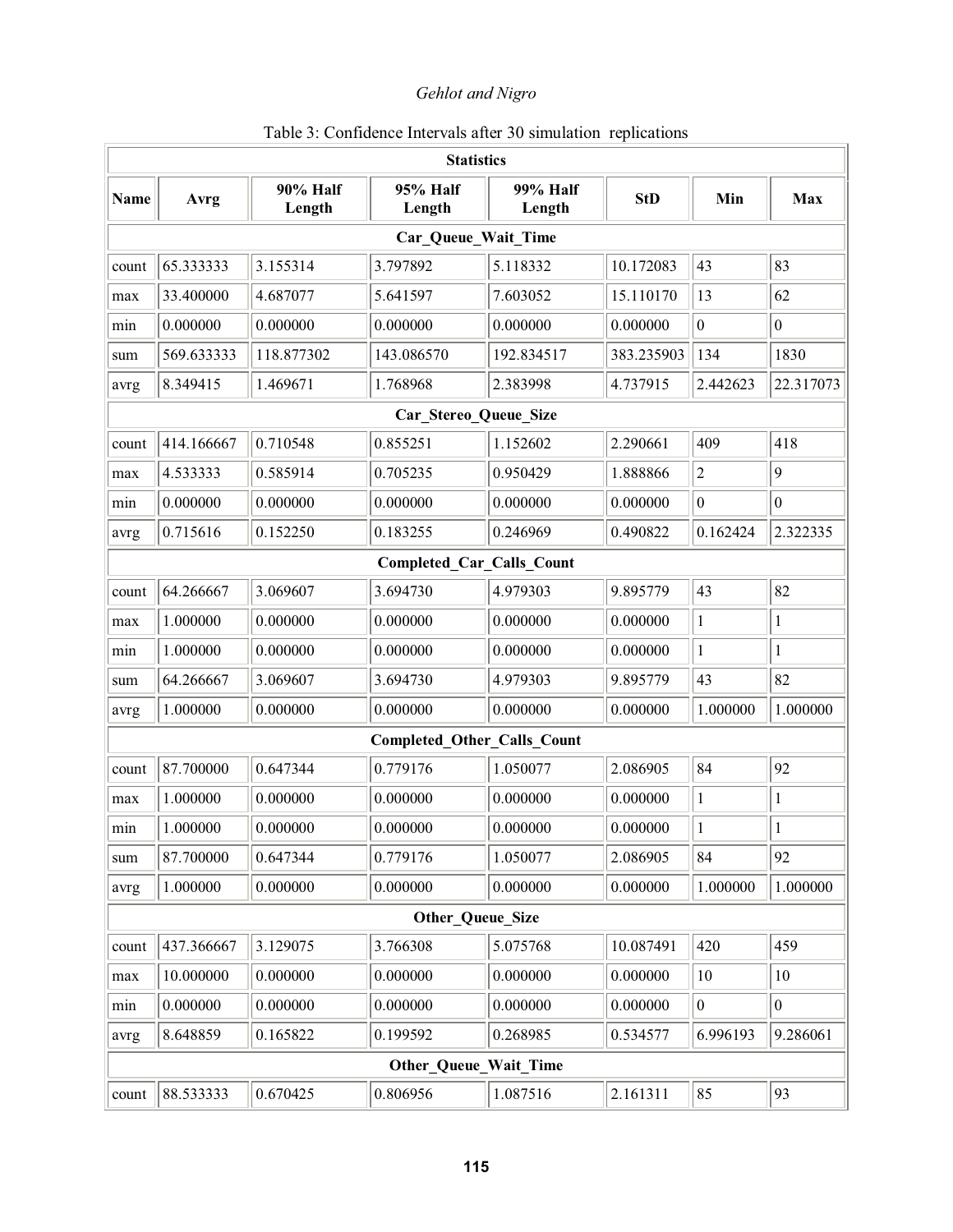| max  | 103.833333    | 1.934730   | 2.328736   | 3.138385   | 6.237171           | 94 | 123                   |
|------|---------------|------------|------------|------------|--------------------|----|-----------------------|
| min  | 0.000000      | 0.000000   | 0.000000   | 0.000000   | 0.000000           | 10 | 10                    |
| sum  | (6560.933333) | 163.475232 | 196.766834 | 265.178187 | 527.010432    5005 |    | 7237                  |
| avrg | 74.094265     | .730942    | 2.083447   | 2.807814   | 5.580201           |    | 58.882353   84.151163 |



Figure 12: The CPN Tools interface

The left column is called the *index.* The index contains a hierarchical list of objects including tools and colored Petri Nets. Expanding the tool box gives a list of all the available CPN Tools. We will not go into detail for all the tools, but a complete list of all the tools and their functions can be found on the CPN Tools website (http://wiki.daimi.au.dk/cpntools-help/cpntools-help.wiki). Any of these tools can be dragged to the section on the right, called the *workspace*. Dragging an item into the workspace creates a view of its contents. The views of the *Create Tool*, the *Hierarchy Tool* and of the *Simulation Tool* can be seen at the top of Figure 12. Expanding a net on the index displays all the information associated with that net, including all declarations and monitors.

The Create Tools are used to create and edit the basic components of a CPN including places, transitions, and arcs. It also consists of guideline tools for easy alignment of net structures and tools for cloning and deleting net components.

The Simulation Tools are used for running interactive or automatic simulations. It contains video tape player-like controls used to manipulate the model. *Next Frame* allows the user to select a transition to fire. *Play* randomly fires enabled transitions until the end of the simulation is reached or the user hits the *stop*  button. *Fast-forward* runs the simulation for a specified number of steps set by the user, while *rewind* resets the simulation to its initial state.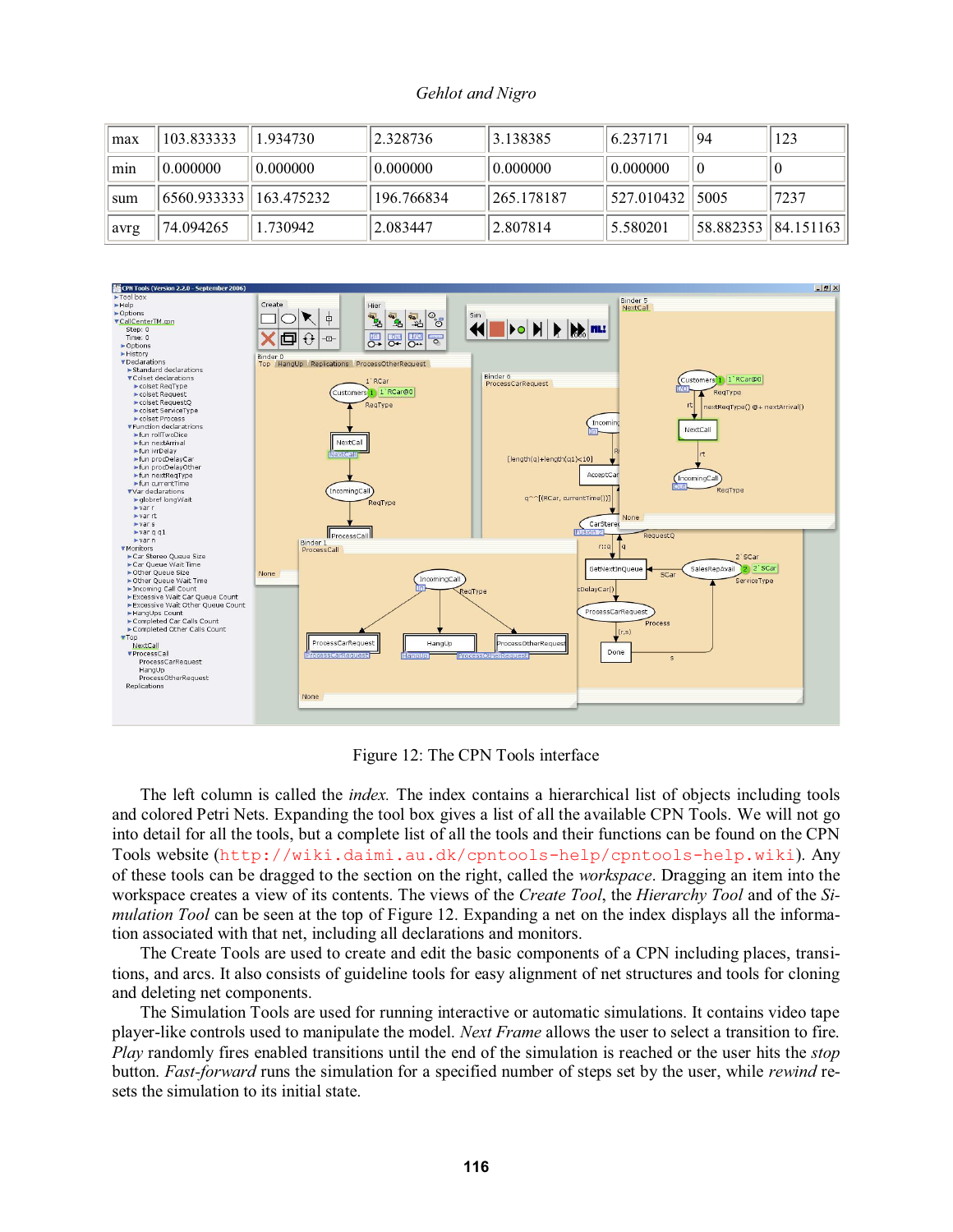In CPN Tools a net is organized into *binders* that contain pages. Each page can contain a single subnet. Figure 12 shows the overall net contained in four binders. Multiple nets and binders may be open at the same time. Pages may be dragged from binder to binder without changing the execution aspect of the model. Dragging a page into the workspace will create a new binder for that page.

The page named Top is the top-level page and contains two *subpages*, each represented as a transition on the page. Each of the subpages is given a page in a binder. These subpages may have subpages of their own and so on. The various page relationships are depicted in the index via the indentation of the index entry. Hierarchy is an important feature in CPN Tools, because it allows for complex systems to be divided up and represented as several sub-models. CPN Tools supports both a bottom-up approach as well as a top-down approach for creating hierarchical net models.

#### **6 CONCLUSIONS**

The focus of this paper has been to introduce the audience to modeling and simulation with Colored Petri Nets. We presented the major concepts, vocabulary and constructs of a CPN model and their use in building executable models for system simulation. We've also explained the flexibility of CPNs and many of CPNs' important features including hierarchy, color sets, various net configurations, and both timed and untimed nets. We have also addressed the practical applications of CPNs and how their flexibility allows for their use in modeling a variety of systems including communication protocols, business processes and workflow, manufacturing systems, and embedded systems (Jensen et al. 2007). Stepping through the call center example from White and Ingalls (2009), we were able to present the modeling and execution of a CPN simulation that could be put to practical use. We illustrated the use of monitoring facilities for automatic data collection and statistics computation. Unlike many discrete event simulation tools, CPN Tools does not provide built-in facilities for the visualization of data. There is an indirect support for visualization through GNU Plot scripts that the tool is capable of generating automatically. Finally, we gave a brief introduction to CPN Tools, an intuitive software tool used to create and execute CPN models. A larger example appears in Gehlot and Hayrapetyan (2006). The paper does not focus on state-space based analysis. A high-level introduction to state-space analysis and its use can be found in Jensen, Kristensen, and Wells (2007). Details of theoretical foundations including formal definitions are described in Jensen (1994).

CPN Tools was created by the CPN Group of the University of Aarhus in Denmark. It can be obtained free of charge by agreeing to their license. The license application is available at http://www.daimi.au.dk/~cpntools/bin/license/apply.php.

The practical application of CPNs is contingent on automatic and interactive simulation, visualization, state space analysis, and performance analysis. All of these help in the verification and validation of a modeled system. CPN models can be used to validate both the logic of a system and its performance, saving the need to create two independent models, making CPN a powerful modeling tool.

#### **REFERENCES**

- Gehlot, V., and A. Hayrapetyan. 2006. A CPN model of a SIP-based dynamic discovery protocol for webservices in a mobile environment. In *Proceedings of the 7th Workshop on Practical Use of Co loured Petri Nets (CPN'06)*, 197–216.
- Jensen, K. 1994. An introduction to the theoretical aspects of coloured Petri nets. In: J.W. de Bakker, W.- P. de Roever, G. Rozenberg (eds.): *A Decade of Concurrency, Lecture Notes in Computer Science* 803:230-272, Springer-Verlag.
- Jensen, K., and L.M. Kristensen. 2009. *Coloured Petri Nets. Modelling and Validation of Concurrent Systems*. Springer.
- Jensen, K., L.M. Kristensen, and L. Wells. 2007. Coloured Petri nets and CPN Tools for modelling and validation of concurrent systems. *International Journal on Software Tools for Technology Transfer (STTT)*, 9(3–4):213–254.